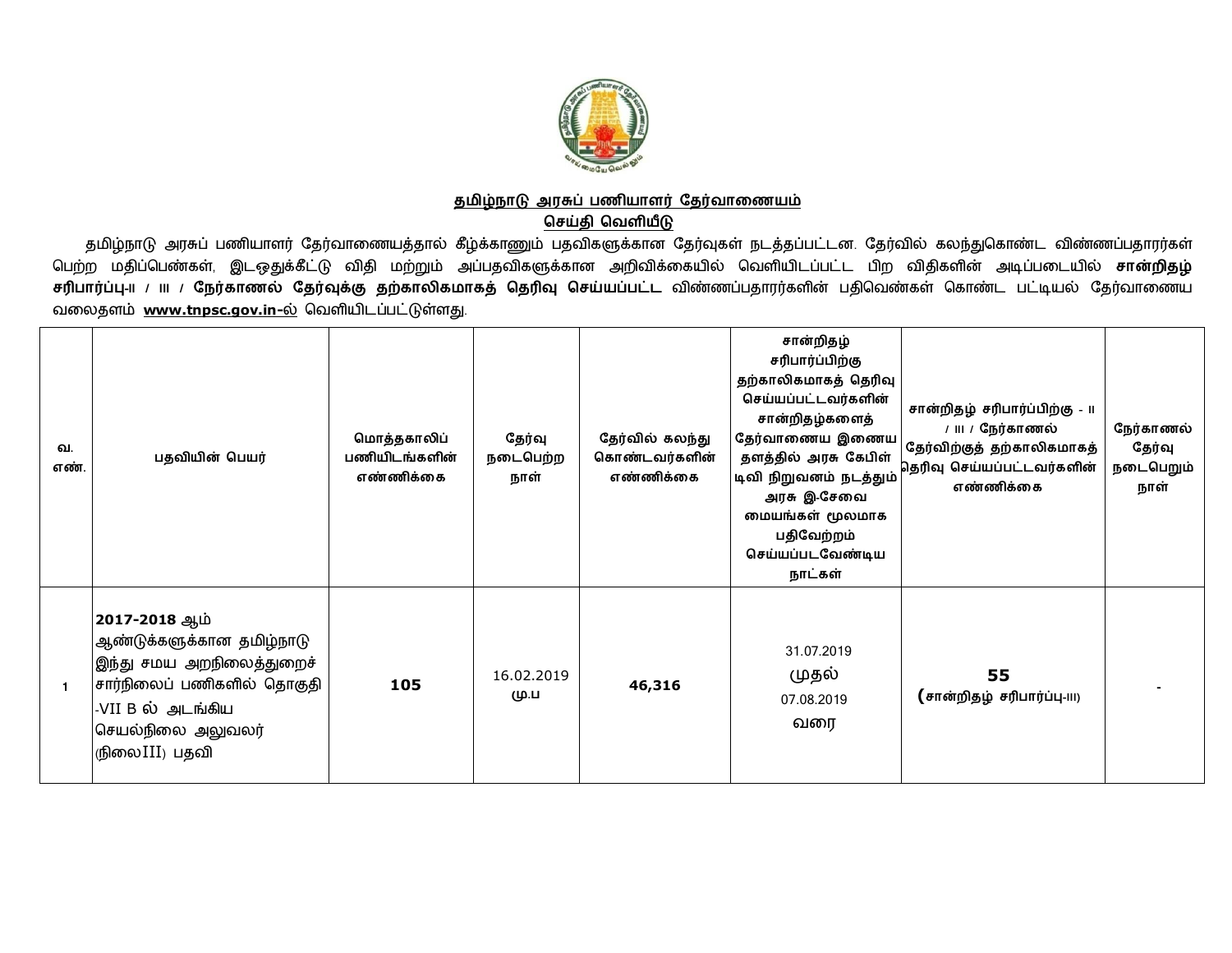| 2. | தமிழ்நாடு வேலை <b>வாய்</b> ப்பு<br>மற்றும் பயிற்சித் துறை<br>பணிகளில் அடங்கிய முதல்வர்,<br>தொழிற்பயிற்சி நிலையம்<br>தமிழ்நாடு தொழில்கள்<br>சார்நிலைப் பணிக்கான உதவி<br>பொறியாளர் (தொழிற்கூடம்)                                                  | 9<br>32        | 02.03.2019<br>மு.ப.& பி.ப | 5,024 |                                    | 91<br>(நேர்காணல்)                 | 20.08.2019<br>மற்றும்<br>21.08.2019 |
|----|-------------------------------------------------------------------------------------------------------------------------------------------------------------------------------------------------------------------------------------------------|----------------|---------------------------|-------|------------------------------------|-----------------------------------|-------------------------------------|
| 3. | ஆண்டுக்கான <br>ஆம்<br>2018-2019<br>தமிழ் நாடு நிலவியல் மற்றும் <br>உதவி<br>கரங்க<br>துறைக்கான<br>நிலவியலாளர் பதவி<br>மற்றும்<br>2012 - 2019 ஆம் ஆண்டுக்கான<br>தமிழ் நாடு பொறியியல் சார்<br>நிலை பணிக்கு<br>பொதுத்துறைக்கான<br>புவியியலாளர் பதவி | 16<br>$(11+5)$ | 05.05.2019<br>மு.ப & பி.ப | 516   | 31.07.2019 முதல்<br>07.08.2019 வரை | 5<br>(சான்றிதழ் சரிபார்ப்பு - ၊၊) |                                     |

 **இரா.த}, இ.ஆ.ப.,** தேரவுக் கட்டுப்பாட்டு அலுவலர்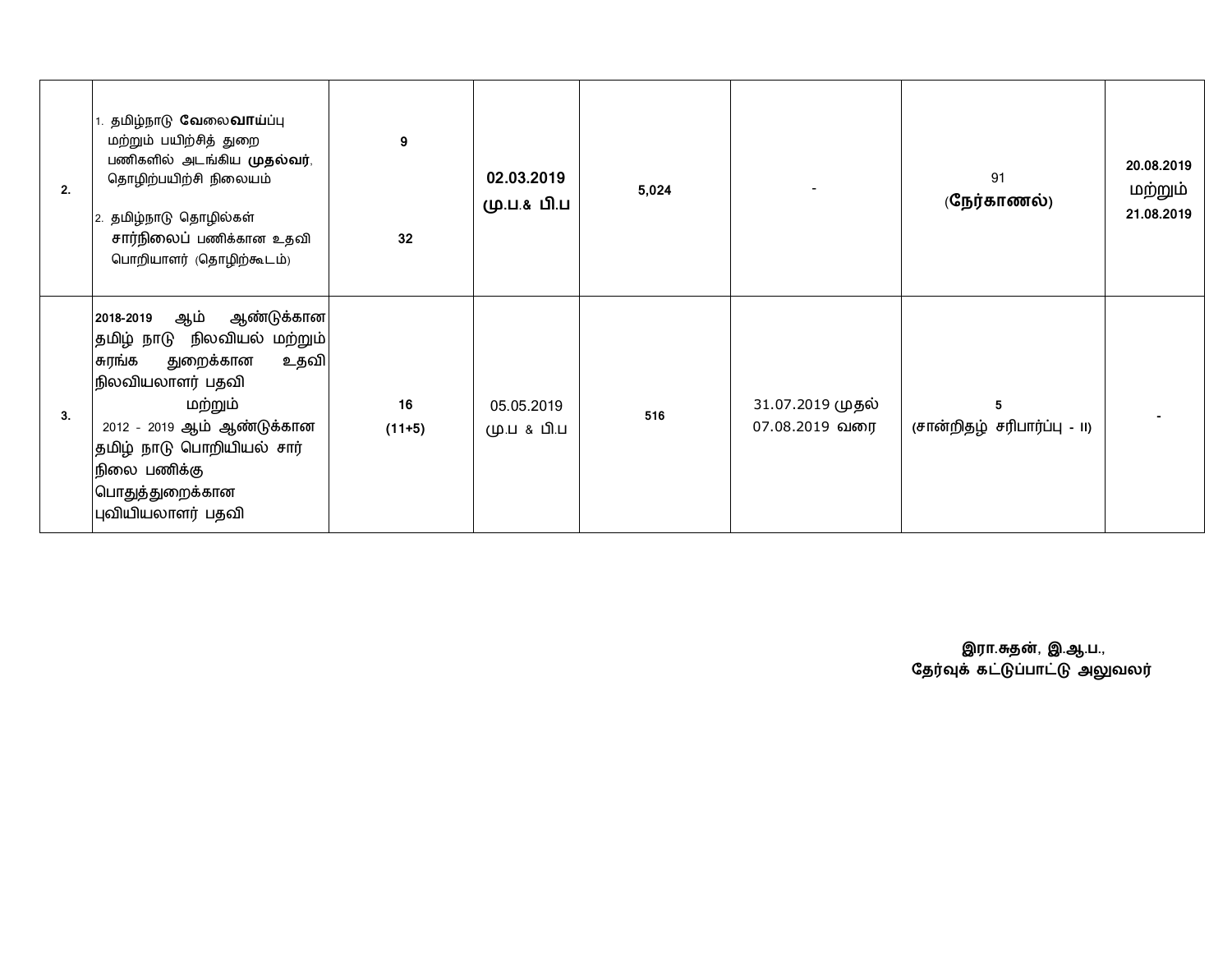

## **TAMIL NADU PUBLIC SERVICE COMMISSION PRESS RELEASE**

The Written Examination for the following posts have been conducted by the Tamil Nadu Public Service Commission. Based on the marks obtained in Written Examination, following the rule of reservation of appointments and as per the other conditions stipulated in Notifications, lists of register numbers of candidates who have been admitted provisionally to **Certificate Verification-II/III / Oral Test** are hosted at the Commission's Website **"[www.tnpsc.gov.in"](http://www.tnpsc.gov.in)**.

| SI.<br>No. | <b>Name of the Post</b>                                                                                                                                                                                                                                                                                                               | No. of<br><b>Vacancies</b> | Date of<br><b>Examination</b> | No. of<br><b>Candidates</b><br>appeared in<br>the Written<br><b>Examination</b> | Date of<br>uploading of<br>documents for<br>Certificate<br><b>Verification in</b><br>the<br>e-seva centres | No. of<br>candidates<br>now<br>provisionally<br>admitted<br>to Certificate<br><b>Verification-II</b><br>/ III / Oral<br>Test | Date of Oral<br>Test                          |
|------------|---------------------------------------------------------------------------------------------------------------------------------------------------------------------------------------------------------------------------------------------------------------------------------------------------------------------------------------|----------------------------|-------------------------------|---------------------------------------------------------------------------------|------------------------------------------------------------------------------------------------------------|------------------------------------------------------------------------------------------------------------------------------|-----------------------------------------------|
| 1.         | Executive Officer, Gr.III in the Tamil<br>Nadu Hindu Religious and Charitable<br>Subordinate<br>Endowments<br>Service<br>included in Group-VII B Service                                                                                                                                                                              | 105                        | 16.02.2019<br>FN & AN         | 46,316                                                                          | 31.07.2019<br>To<br>07.08.2019                                                                             | 55<br>(certificate<br>verification-<br>III)                                                                                  |                                               |
| 2.         | 1) Principal,<br>Industrial<br>Training<br>Institute/<br>Assistant<br>Director of<br>Training<br>in the<br>Tamil<br>Nadu<br>Employment and Training Service,<br>2010-2011, 2011-2012 & 2016-<br>2017.<br>2) Assistant Engineer (Industries) in<br>Tamil<br>Nadu<br>Industries<br>the<br>Subordinate Service, 2013-2014 &<br>2018-2019 | 9<br>32                    | 02.03.2019<br>FN & AN         | 5,024                                                                           |                                                                                                            | 91<br>(Oral Test)                                                                                                            | 20.08.2019<br>to<br>21.08.2019<br>(Oral Test) |